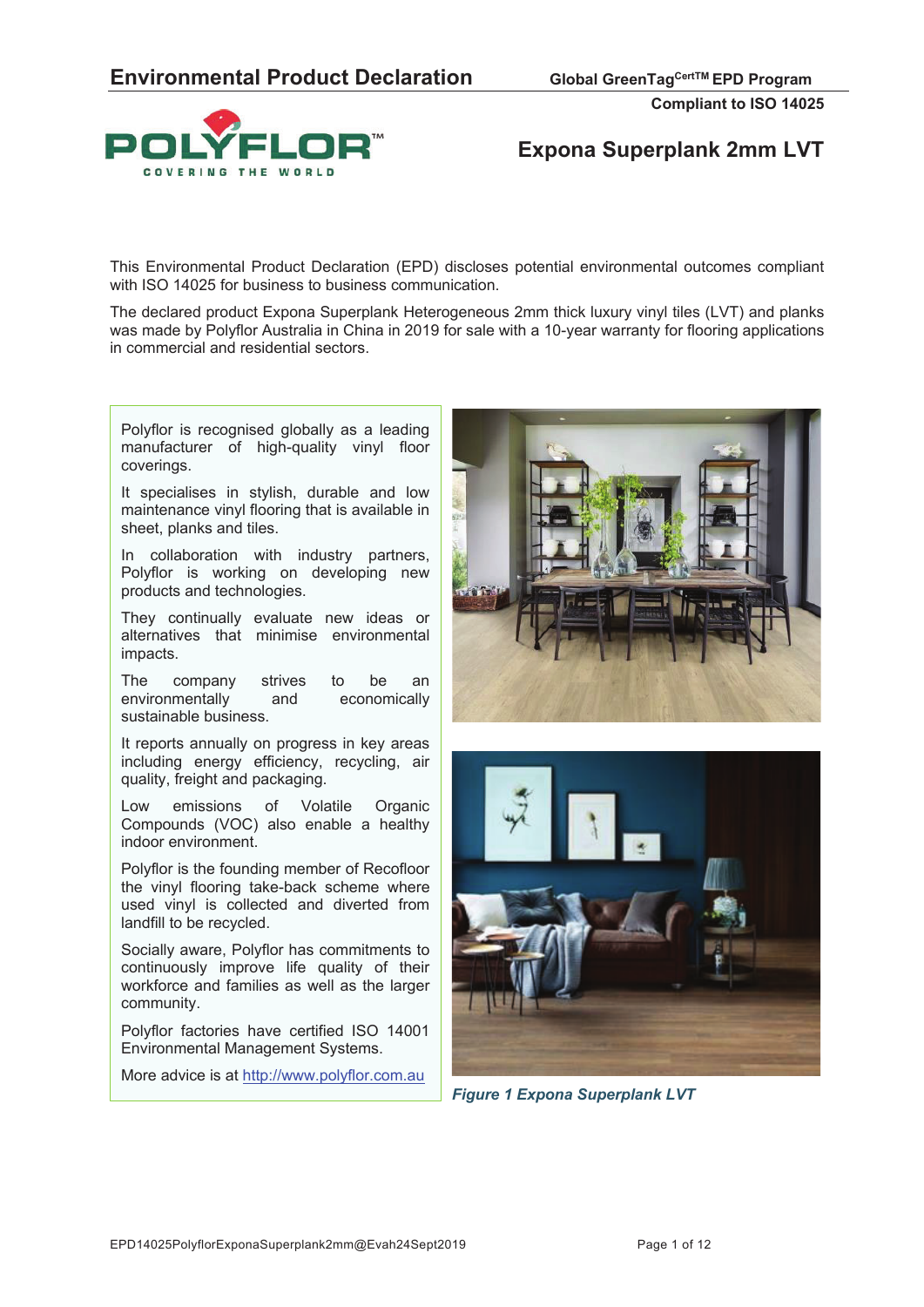



| <b>Table of Contents</b><br><b>Heading</b>      | Page           |
|-------------------------------------------------|----------------|
| 1. Details of This Declaration                  | 3              |
| 2. Product Characterisation                     | 3              |
| 3. Green Star® Certified Credits                | 3              |
| 4. Verification of this Declaration             | $\overline{4}$ |
| 5. Packaging, Installation, Use & Disposal      | 4              |
| 6. Whole of life Performance                    | 4              |
| 7. Base Material Origin and Detail              | 5              |
| 8. Life Cycle Impact Results                    | 5              |
| 9. Supply Chain Modelling                       | 6              |
| 10. Life Cycle Assessment Method                | $\overline{7}$ |
| 11. Data Sources Representativeness and Quality | 8              |
| 12. Supply Chain Modelling Assumptions          | 9              |
| 13. References for this LCA & EPD               | 10             |
| 14. Reviewer Report Conclusions                 | 11             |

Different program EPDs may not be comparable as e.g. Australian transport is more than elsewhere. **Further explanatory information is found at** http://www.globalgreentag.com/ or contact: certification1@globalgreentag.com © This EPD remains the property of Global GreenTag Pty Ltd.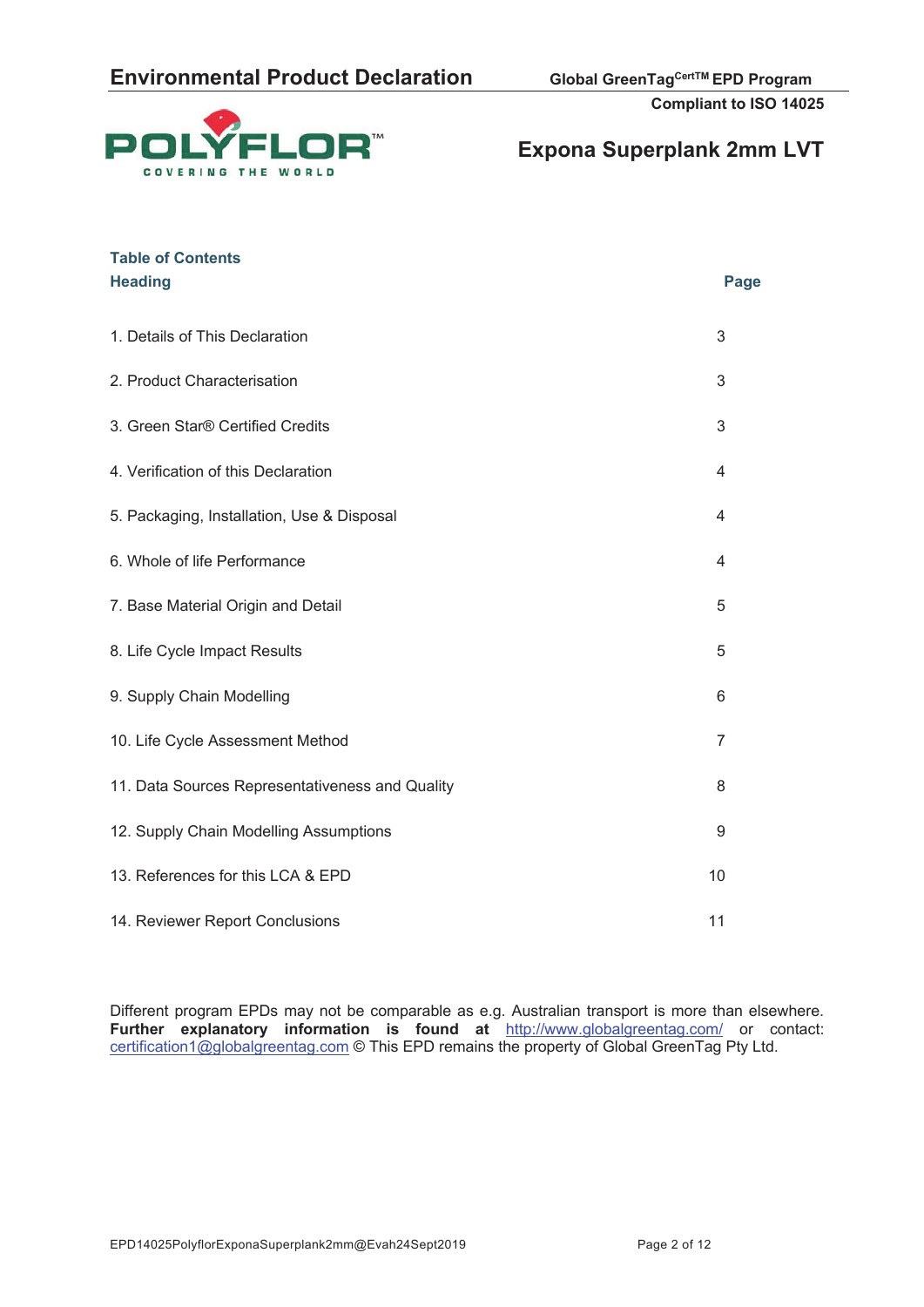

### **Expona Superplank 2mm LVT**

### **1. Details of This Declaration**

| <b>Program</b><br><b>Operator</b> | GreenTag Global Pty Ltd hereafter called Global GreenTag<br>noted at<br>www.globalgreentag.com |  |  |  |  |  |
|-----------------------------------|------------------------------------------------------------------------------------------------|--|--|--|--|--|
| <b>EPD Number</b>                 | PLF-LVT 02-2019                                                                                |  |  |  |  |  |
| Date issue                        | 24th September 2019                                                                            |  |  |  |  |  |
| <b>Validity</b>                   | 24th September 2022                                                                            |  |  |  |  |  |
| <b>Reference PCR</b>              | Compliant with PCR: FC 2017                                                                    |  |  |  |  |  |
| <b>Time</b>                       | Made in and sold from 2019 for 20 years use                                                    |  |  |  |  |  |
| Geography                         | Made in China. Uses are assumed as for Australasia.                                            |  |  |  |  |  |
| <b>Application</b>                | Commercial and residential interior flooring of luxury vinyl tiles and planks                  |  |  |  |  |  |
| <b>Functional unit</b>            | Polyflor Expona Superplank 2mm LVT 2.96kg/m <sup>2</sup> 20-year use cradle to fate            |  |  |  |  |  |

#### **2. Product Characterisation**

| <b>Definition</b> | Expona Superplank 2mm LVT by Polyflor Ltd for commercial and residential<br><i>interiors</i>                    |
|-------------------|-----------------------------------------------------------------------------------------------------------------|
| <b>Standard</b>   | EN ISO 10582 Resilient floor coverings - Heterogeneous poly(vinyl chloride)<br>floor coverings - Specifications |

### **3. Green Star® Certified Credits**

Products are relevant to the Green Building Council of Australia's (GBCA) Green Star® scheme. If required this EPD is evidence the declared product meets the following Green Star® credits.

It may be used as evidence in Green Star® submissions for those credits.

The product is certified by GBCA recognised Global GreenTag GreenRate to meet the following credits of Green Star®:

- x Performance V1.1: Refurbishment Materials
- Interiors V1.2: Sustainable Products
- Design and As Built V1.2: Sustainable Products

#### **GBCA Disclaimer**

Green Star® is a registered mark of the Green Building Council of Australia (GBCA). Assessments shall not be reproduced in part at any time. Rating Tools and Technical Manuals are subject to change by the GBCA. This EPD provides Technical Opinion and as such is not endorsed by the GBCA or its agents. Green Star® Technical Manuals give technical details of credit requirements.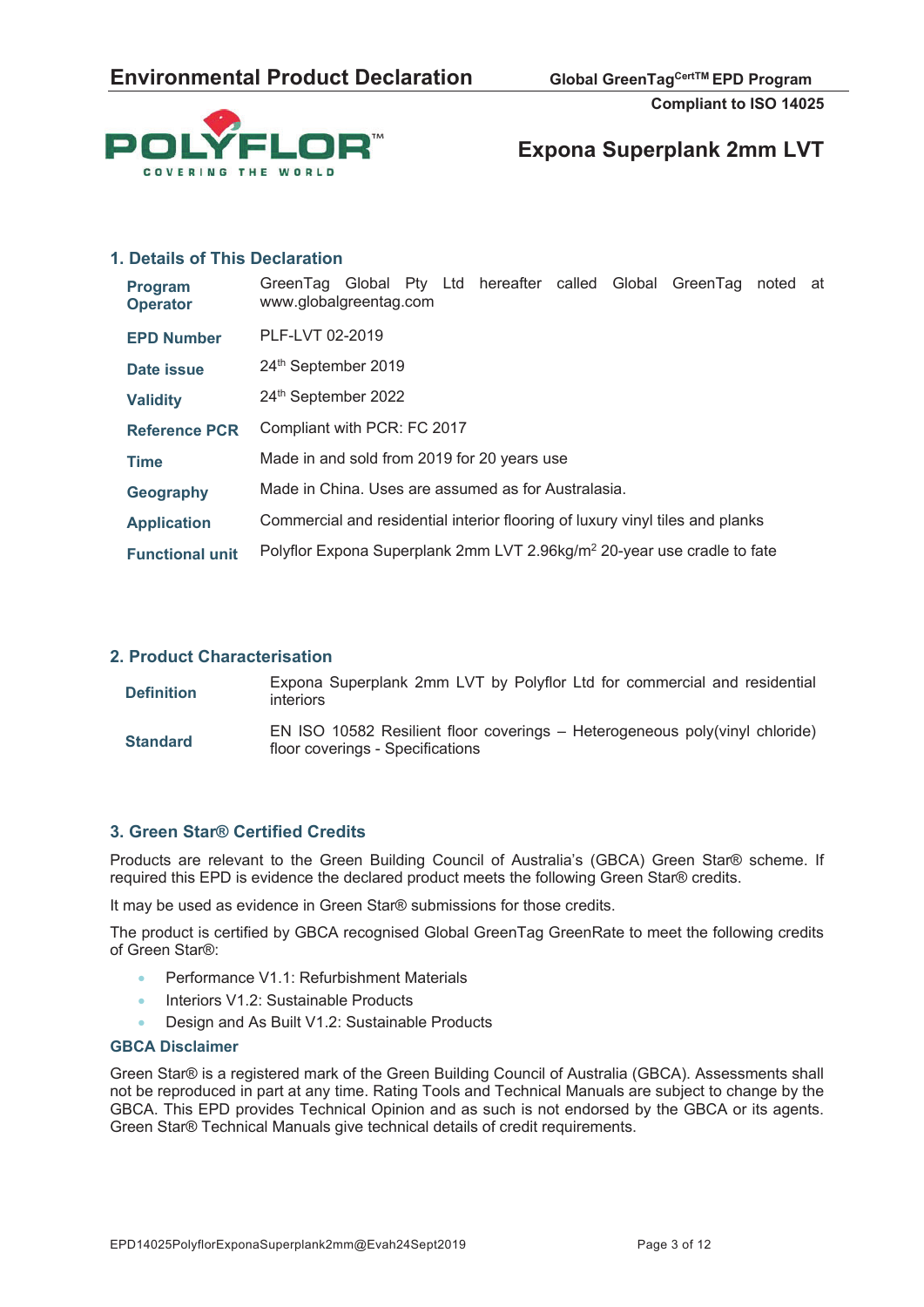



### **4. Verification of this Declaration**

This EPD was approved on 24<sup>th</sup> September 2019 according to requirements of ISO14025 8.1.3b.

| <b>Role</b>                                   | <b>Name</b>  | <b>Position</b>                                 | Signature  |
|-----------------------------------------------|--------------|-------------------------------------------------|------------|
| <b>PCR Review</b><br><b>Chair</b>             | Murray Jones | Ecquate Pty Ltd CEO                             |            |
| <b>LCI, LCIA&amp; EPD</b><br><b>Developer</b> | Delwyn Jones | The Evah Institute CEO                          |            |
| 3rd Party LCI<br><b>Verifier</b>              | Shloka Ashar | <b>Sustainability Studio</b><br><b>Director</b> | 30/10/2019 |
| <b>Internal EPD</b><br><b>Audit</b>           | David Baggs  | Global GreenTag CEO<br>& Program Director       |            |

### **5. Packaging, Installation, Use & Disposal**

| <b>Packaging</b>           | Cardboard forms & cartons, plastic wrap & strapping on reused pallets.             |
|----------------------------|------------------------------------------------------------------------------------|
| <b>Service life</b>        | Residential and commercial refits vary but 20 year life is assumed typical.        |
| <b>Health Safety &amp;</b> | Apart from compliance to occupational and workplace health safety and              |
| <b>Environment</b>         | environmental laws no additional personal protection is considered essential.      |
| <b>Residual Scrap</b>      | Mill off-cuts are reused. Installation scrap of 5% is assumed to landfill.         |
| <b>Cleaning &amp;</b>      | The recommended cleaning and maintenance raises no ecosystem or human              |
| <b>Maintenance</b>         | health concerns. Care and maintenance guides are on company websites.              |
| <b>Scenario</b>            | Weekly detergent spray, light mop, monthly wet machine scrub and cloth dry.        |
| <b>Recycling</b>           | Home mill, fabrication and installation scrap is reworked into new product.        |
| <b>Re-use</b>              | This study assumes 60% product is serviceable for reuse over 40 more years.        |
| <b>Disposal</b>            | It assumes 30% is recycled. Incineration is rare in Australia so none is modelled. |

### **6. Whole of life Performance**

| <b>Health</b><br><b>Protection</b>            | The product does not contain levels of carcinogenic, toxic or hazardous<br>substances that warrant ecological or human health concern cradle to grave. No<br>issues or red-light concerns existed for product human or ecological toxicity. |
|-----------------------------------------------|---------------------------------------------------------------------------------------------------------------------------------------------------------------------------------------------------------------------------------------------|
| <b>Effluent</b>                               | The LCI results raised no red-light concerns in emissions to water <sup>1</sup> .                                                                                                                                                           |
| <b>Waste</b>                                  | Cradle to grave waste to landfill was 1% hazardous and 99% non-hazardous.                                                                                                                                                                   |
| <b>Environmental</b>                          | Continuous improvement under the maker's certified ISO14001 EMS aims to                                                                                                                                                                     |
| <b>Protection</b>                             | avoid toxics, waste and pollution plus reduce their material and energy use.                                                                                                                                                                |
| <b>Environmental</b><br><b>Health Effects</b> | Installed products are certified as having VOC's compliant with Green Star® IEQ<br>VOC credits for indoor environment <sup>2</sup> quality credits. No other potential in-use<br>impacts on environment or health are known.                |

<sup>1</sup> According with national standards in ANZECC Guideline For Fresh & Marine Water Quality (2000) 2 in accordance with national standards and practice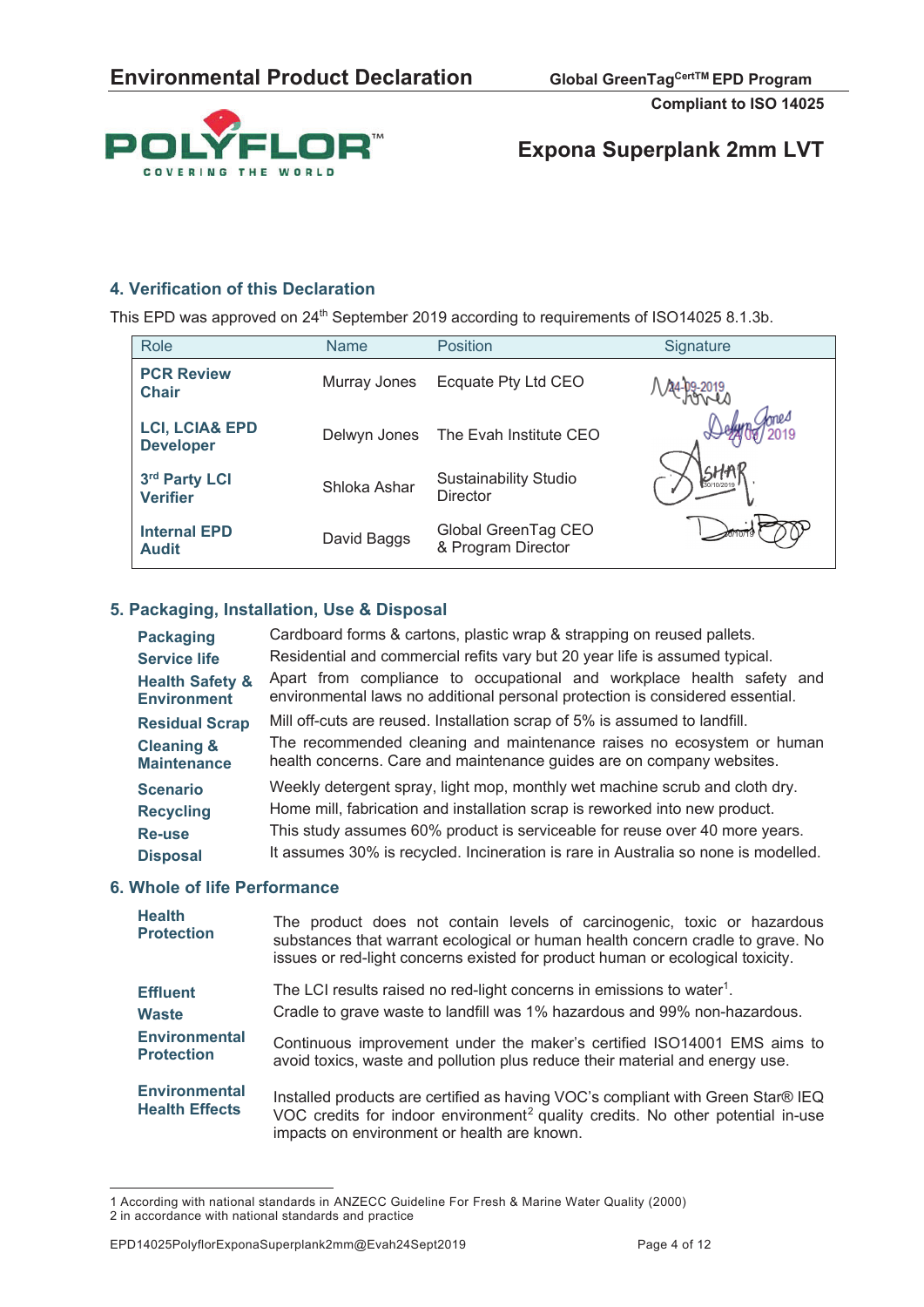

# **Expona Superplank 2mm LVT**

### **7. Base Material Origin and Detail**

Table 2 lists key components by function, type, key operation, source and % mass amount.

| <b>Table 2 Base Material</b> |                  |                                       |                    |            |  |
|------------------------------|------------------|---------------------------------------|--------------------|------------|--|
| <b>Function</b>              | <b>Component</b> | <b>Production</b>                     | <b>Origin</b>      | $\%$       |  |
| <b>Filler</b>                | Limestone        | Mine, Crush, Sieve, Haul              | China <sup>3</sup> | >45 < 50   |  |
| <b>Wear layer</b>            | <b>SPVC DOTP</b> | Plasticise, Stabilise & Extrude       | China & Taiwan     | >22 < 27   |  |
| <b>Backing</b>               | <b>SPVC</b>      | Drill, Refine, Chlorinate, Polymerise | China & Taiwan     | $>15$ < 20 |  |
| <b>Plasticiser</b>           | <b>DOTP</b>      | Drill, Refine, Extract, Polymerise    | China              | >5 < 10    |  |
| <b>Print film</b>            | PVC DOTP Dye     | Plasticise, Stabilise, Dye, Extrude   | China & Taiwan     | >2 < 5     |  |
| <b>Stabiliser</b>            | CaZn Soap        | Farm, Press, Extract, Refine, Mill    | China              | < 0.3      |  |
| <b>Black ink</b>             | Carbon Black     | Mine, Drill, Refine, Extract, Mill    | China              | < 0.2      |  |
| <b>Colour</b>                | Pigment          | Mine, Digest, Precipitate, Mill       | China              | < 0.1      |  |
| <b>Thickener</b>             | <b>Gum Rosin</b> | Forestry, Tap, Extract & Refine       | China              | < 0.1      |  |
| <b>Coating</b>               | Polyurethane     | Farm, Drill, Extract, Polymerise      | China              | < 0.1      |  |

### **8. Life Cycle Impact Results**

Table 3 shows Life Cycle Impact Assessment (LCIA) results for 20 years of product use.

#### **Table 3 Potential Impact Results**

| <b>Evaluation Category</b>       | <b>Unit</b>               | <b>Result</b> |
|----------------------------------|---------------------------|---------------|
| <b>Product mass</b>              | kg/m <sup>2</sup>         | 2.96          |
| <b>Global Warming Potential4</b> | kg CO <sub>2e</sub>       | 8.2           |
| <b>Ozone Depletion</b>           | $kg$ R11 $_e$             | 1.8E-09       |
| <b>Ecosystem Quality Damages</b> | $PDF*m2*vr$               | $1.1E - 04$   |
| <b>Human Health Damages</b>      | <b>DALY</b>               | $1.3E-03$     |
| <b>Acidification</b>             | kg SO <sub>2e</sub>       | 0.37          |
| <b>Eutrophication</b>            | kg $PO4^3$ <sup>-</sup> e | 0.02          |
| <b>Mineral Resource</b>          | MJsurplus                 | 0.25          |
| <b>Fossil Fuel Depletion</b>     | <b>MJ</b> surplus         | 7.1           |

 $^3$ Mainland China

<sup>6</sup> Stocker et al (eds.) Climate Change 2013: The Physical Science Basis, CH8, IPCC AR5, Cambridge U Press, UK.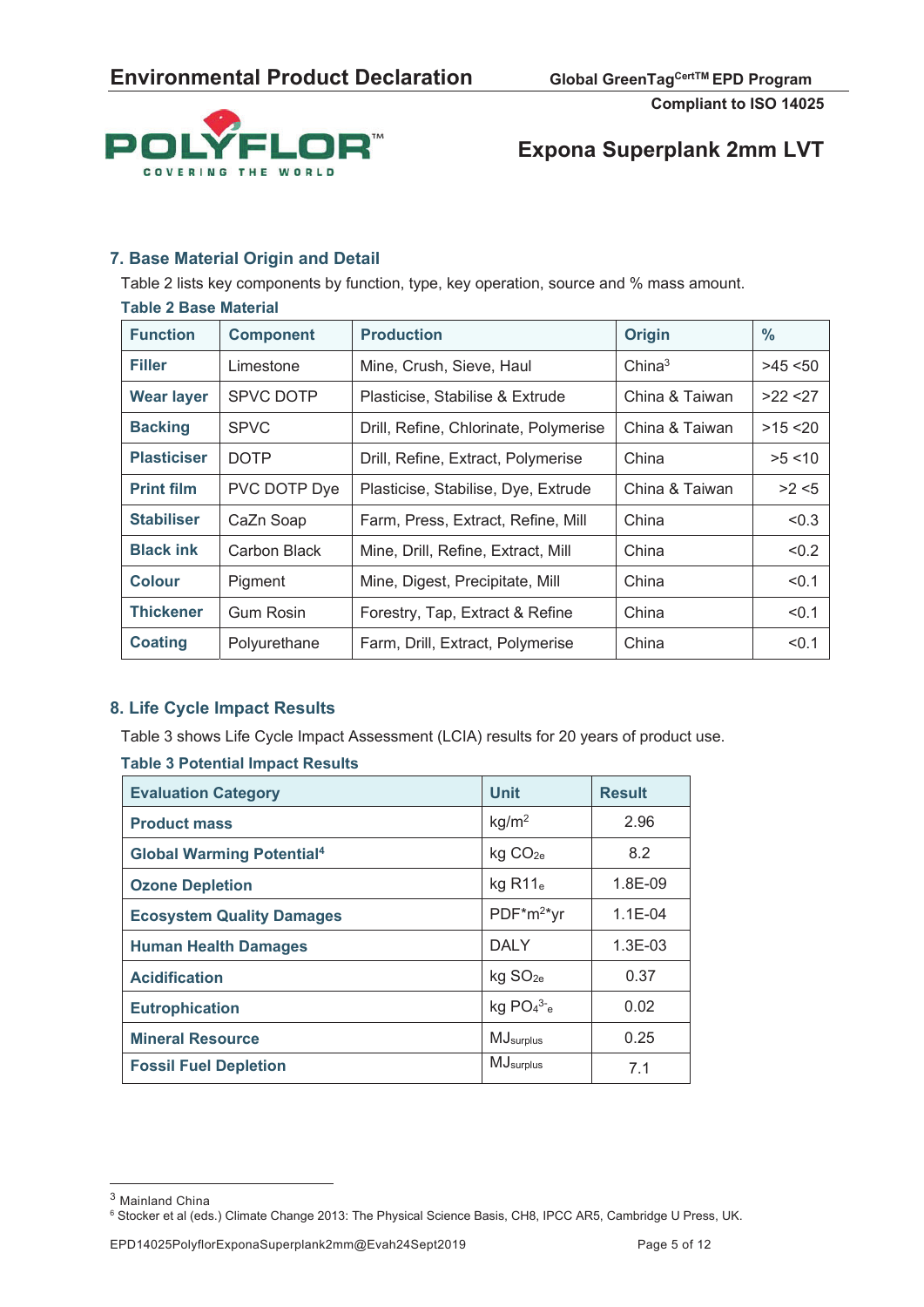

### **Expona Superplank 2mm LVT**

### **9. Supply Chain Modelling**

Processes to acquire, refine, transport, fabricate, coat, use, clean, repair, reuse and dispose of metal, masonry, ceramic, timber, glass, plastic and composites are modelled. A flow chart in Figure 2 shows key product supply chain operations from cradle to fate. These include those of:

- x Mining, extracting and refining resources to make commodities and packaging;
- Acquiring, cultivating, harvesting, extracting, refining produce and biomass;
- Fuel production to supply power and process energy and freight;
- x Chemicals use in processing resources, intermediates and ancillaries;
- Process energy, fuel and freight of resources, intermediates and ancillaries;
- Use, cleaning, recoating, repair, recycling, re-use and landfill, as well as
- Infrastructure process energy transformed and material wear loss e.g. tyres.



#### **Figure 2 Major Product Operations**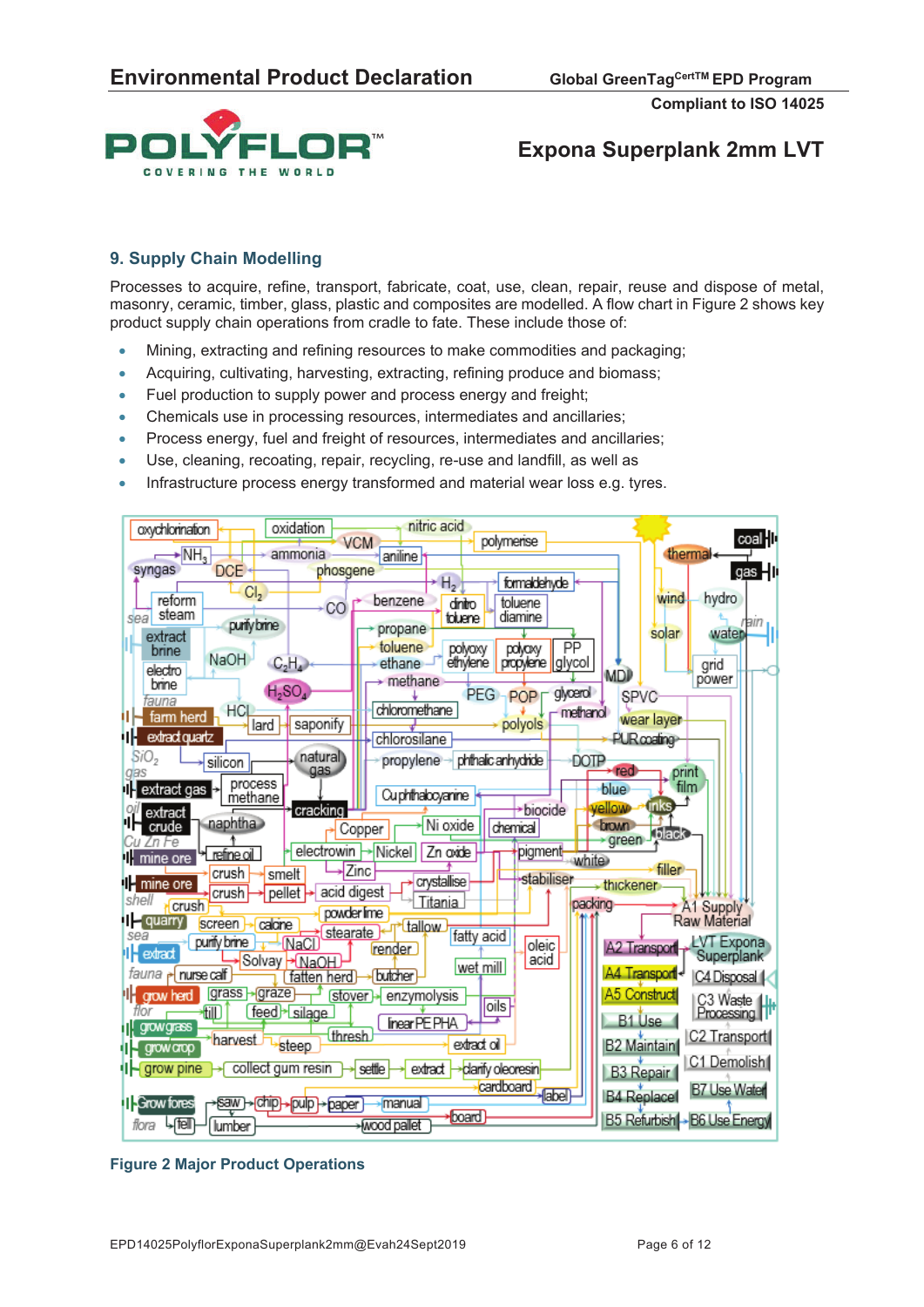

#### **10. Life Cycle Assessment Method LCA Author** The Evah Institute as described at www.evah.com.au **Study Period** Factory data was collected from 2017 to 2019 **LCA Method** Compliant with ISO 14040 and ISO 14044 Standards The Evah Institute **LCIA method** EcoIndicator 99 Life Cycle Impact (LCIA) Assessment **Scope** Cradle to Fate including all supply chain phases and stages depicted in Figure 2. **Phases** The LCA covered all known flows in all known stages cradle to end of life fate. **Assumptions** Typical use is to Australian Facility Management professional practice. **Scenarios** Use, cleaning, maintenance plus disposal and re-use were scenario-based using Facility Management Association denoted and published typical operations. The LCA system boundary depicted in Figure 3 includes all operations to: A1-A3 production with upstream supply & transport; A4 package & deliver; **System Boundaries**  A5 construct; B1 use, clean, B2 maintain, B3 repair, B5 refurbish, C1 demolish, C2 transport C4 disposal. All significant resource acquisition, water, fuel & energy use, power generation & distribution, freight, refining, intermediates, manufacture, scrap re-use, packing and **Processes**  dispatch, installation, use, maintenance, landfill waste and emission flows from all supply chain operations involved to make, pack and install the product are included. Scenarios Potential Actual Modeling Produce Construct Building Fabric & End of life Beyond **Phases** Boundary Operation B<sub>2</sub> Modules A1 A2 A3 A4 A5 B<sub>1</sub> B<sub>3</sub>  $B4$ B<sub>5</sub>  $C1$  $C2$  $C3C4$  $D<sub>1.23</sub>$ ylddns urbish Operations intain lace aste g 富 듲 Recycling Recovery

|                        | Φ<br>ĝ<br>읆<br>Resou<br>능<br>$\overline{\sigma}$<br>Ξ | ᡂ<br>Φ<br>യ<br>Φ<br>w<br>ransport<br>$\sim$<br>55<br>3<br>w<br>8<br>B6 Operating Energy use<br>۰<br>å<br>ိုင<br>뚄<br>۰<br>꽃<br>B7 Operating Water use | ω<br>w<br>¢<br>$\sim$ |
|------------------------|-------------------------------------------------------|-------------------------------------------------------------------------------------------------------------------------------------------------------|-----------------------|
| <b>Cradle to Grave</b> | Mandatory                                             | Mandatory for each and every phase                                                                                                                    |                       |
| Cradle to Gate+options | each phase                                            | Optional for each and every phase                                                                                                                     |                       |
| <b>Cradle to Gate</b>  |                                                       |                                                                                                                                                       |                       |

#### *Figure 3 Phases and Stages Cradle to Grave*

Evah industry databases cover all known domestic and global scope 1 and 2 operations.

They exclude scope 3 burdens from capital facilities, equipment churn, noise, dehydration, incidentals and employee commuting.

The databases exist in top zones of commercial global modelling and calculating engines.

Electricity supply models in active databases are updated annually.

As each project is modelled and new data is available the databases are updated after being audited by external 3rd party verifiers.

ptional

ptional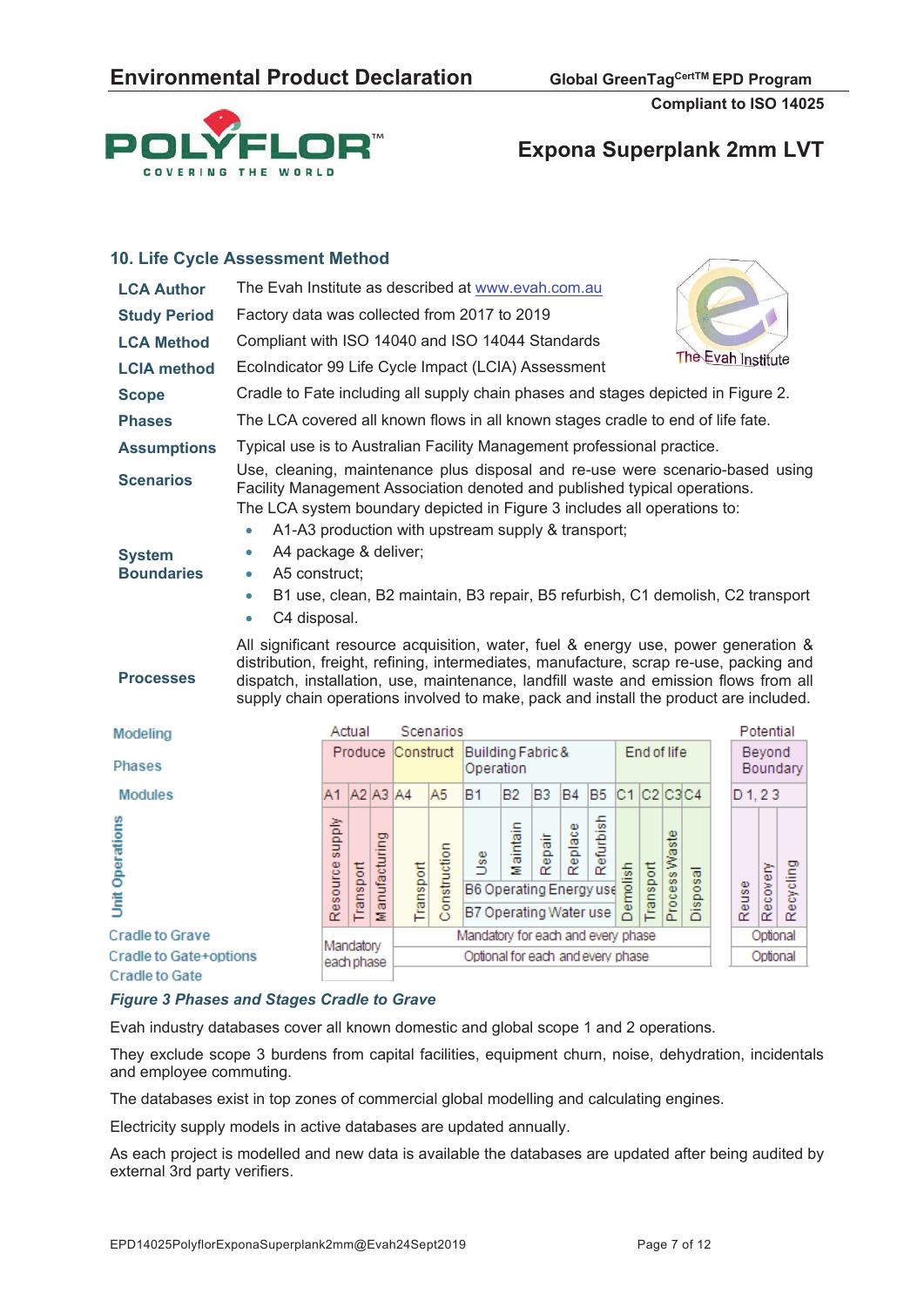



### **11. Data Sources Representativeness and Quality**

Primary data used for modelling the state of art of each operation includes all known process for:

- - Technology sequences; **x** Reliance on raw and recycled material;
- 
- Energy and water use;  $\bullet$  High and reduced process emissions;
- Landfill and effluent plus **and the Strategier Container and Strategier Containers**.
- 

Primary data is sourced from clients, annual reports and their publications on corporate locations, logistics, technology use, market share, management systems, standards and commitment to improved environmental performance. Information on operations is also sourced from client:

- Supply chain mills, their technical manuals, corporate annual reports and sector experts, and
- x Manufacturing specifications websites and factory site development licensed applications.

Background data is sourced from the International Energy Agency, IBISWorld, USGS Minerals, Franklin Associates, Boustead 6, Plastics Europe, CML2, SimaPro 8, EcoInvent 3 and NREL USLCI model databases. Information on operations is also sourced from:

- Library, document, NPI and web searches, review papers, building manuals and
- Global Industry Association and Government reports on Best Available Technology (BAT).

For benchmarking, comparison and integrity checks inventory data is developed to represent BAT, business as usual and worst practice options with operations covering industry sector supply and infrastructure in Australia and overseas. Such technology, performance and license conditions were modelled and evaluated across mining, farming, forestry, freight, infrastructure and manufacturing and building industry sectors since 1995.

As most sources do not provide estimates of accuracy, a pedigree matrix of uncertainty estimates to 95% confidence levels of geometric standard deviation<sup>2</sup> ( $\sigma_{g}$ ) is used to define quality as in Table 4<sup>5</sup>.

| <b>Correlation</b> | Metric $\sigma_{g}$ | $U \pm 0.01$  | $U \pm 0.05$   | $U \pm 0.10$  | $U \pm 0.20$ | $U \pm 0.30$ |
|--------------------|---------------------|---------------|----------------|---------------|--------------|--------------|
| <b>Reliability</b> | Reporting           | site audit    | expert verify  | region        | sector       | academic     |
|                    | Sample              | $>66\%$ trend | >25% trend     | $>10\%$ batch | >5% batch    | <1% batch    |
| <b>Completion</b>  | Including           | $>50\%$       | >25%           | $>10\%$       | $>5\%$       | $< 5\%$      |
|                    | Cut-off             | 0.01%w/w      | $0.05\%$ w/w   | $0.1\%$ w/w   | $0.5\%$ w/w  | $1\%$ w/w    |
| <b>Temporal</b>    | Data Age            | <3 years      | $\leq$ 5 years | <10 years     | <15 years    | >16 years    |
|                    | <b>Duration</b>     | >3 years      | <3 years       | <2 years      | 1 year       | <1 year      |
| Geography          | <b>Focus</b>        | process       | line           | plant         | corporate    | sector       |
|                    | Range               | continent     | nation         | plant         | line         | process      |
| <b>Technology</b>  | Typology            | actual        | comparable     | in class      | convention   | in sector    |

#### **Table 4 Data Quality Parameters and Uncertainty (U)**

No data set with >±30% uncertainty is used without notation in the LCA and EPD. Plausibility in 2-way checks of LCI input and output data flows checked for validity, plus mathematical correctness of all calculations in mass and energy balance cross-checks. Quality control methods are applied to ensure:

- Coverage of place in time with all information<sup>6</sup> for each dataset noted, checked and updated;
- Consistency to Evah guidelines<sup>7</sup> for all process technology, transport and energy demand;
- Completeness of modeling based on in-house reports, literature and industry reviews.

<sup>5</sup> Evah Institute data quality control system accords with UNEP SETAC Global LCI Database Quality 2010 Guidelines 6 Jones D G (2004) LCI Database for Commercial Building Report 2001-006-B-15 Icon.net, Australia 7 Evah Tools, Databases and Methodology Queensland, Australia at http://www.evah.com.au/tools.html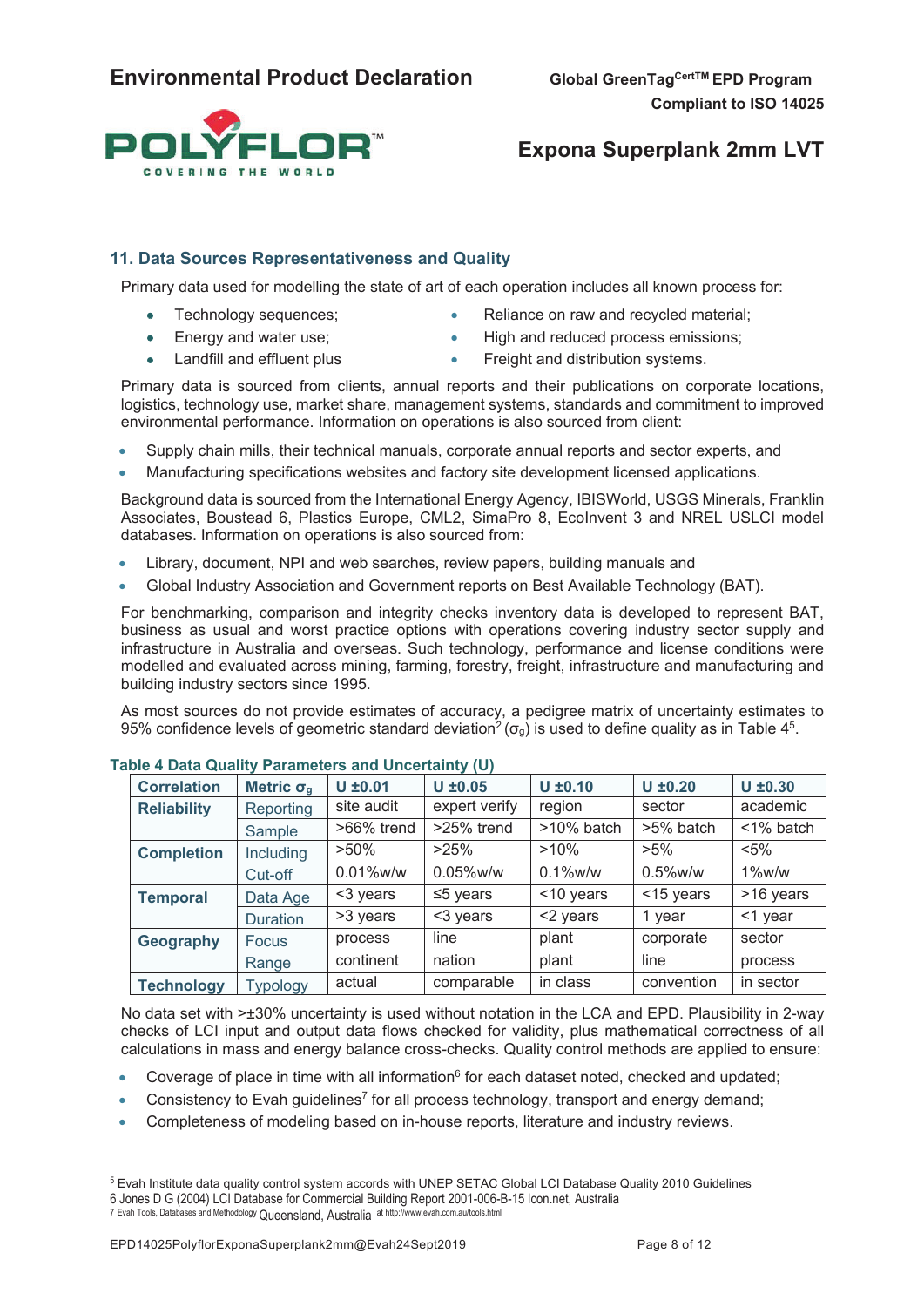

### **12. Supply Chain Modelling Assumptions**

Australian building sector rules and Evah assumptions applied are defined in Table 5.

#### **Table 5 Scope Boundaries Assumptions and Metadata**

| <b>Quality/Domain</b>      | <b>National including Import and Export</b>                                                 |
|----------------------------|---------------------------------------------------------------------------------------------|
| Process Model              | Typical industry practice with currently most common or best (BAT) technology               |
| Resource flows             | Regional data for resource mapping, fuels, energy, electricity and logistics                |
| Temporal                   | Project data was collated from 2017 to 2019                                                 |
| Geography                  | Designated client, site, regional, national, Pacific Rim then European jurisdiction         |
| Representation             | Designated client, their suppliers and energy supply chains back to the cradle              |
| Consistency                | Model all operations by known given operations with closest proximity                       |
| Technology                 | Pacific Rim industry supply chain technology typical of 2015 to 2019                        |
| <b>Functional Unit</b>     | Typical product usage with cleaning& disposal/m <sup>2</sup> over the set year service life |
| <b>System Control</b>      |                                                                                             |
| <b>Primary Sources</b>     | Clients and suppliers' mills, publications, websites, specifications & manuals              |
| <b>Other Sources</b>       | IEA 2019, GGT 2019, Boustead 2013, Simapro 2016, IBIS 2019, Ecolnvent 2019                  |
| Data mix                   | Power grid and renewable shares updated to latest IEA 2019 reports                          |
| Operational                | Company data for process performance, product share, waste and emissions                    |
| Logistics                  | Local data is used for power, fuel mix, water supply, logistics share & capacity            |
| New Data Entry             | VliegLCA, Evah Institute 2019; Global Green Tag Researchers 2019                            |
| Data Generator             | Manufacturers, Evah Institute 2019; GGT 2019; Meta: IBIS 2019, Other pre 2019               |
| Data Publisher             | The Evah Institute Pty Ltd to Global GreenTag and designated client only                    |
| Persons input              | All contributors cited in Evah & Global GreenTag records or websites                        |
| <b>Data Flow &amp; Mix</b> |                                                                                             |
| System Boundary            | Earth's cradle of all resource & emission flows to end of use, fitout or build life         |
| System flows               | All known from and to air, land, water and community sources & sinks                        |
| Capital inclusions         | Natural stocks, industry stockpiles, capital wear, system losses and use                    |
| <b>Arid Practice</b>       | Dry technology adopted; Water use is factored by 0.1 as for e.g. mining                     |
| Transportation             | Distance >20% than EU; >20% fuel efficient larger vehicles, load & distance                 |
| Industrial                 | Company or industry sector data for manufacturing and minerals involved                     |
| Mining                     | All raw material extraction is based on Australian or Pacific Rim technology                |
| Imported fuel              | Mix is from nearest sources is e.g. UAE, SE Asia, Canada or New Zealand                     |
| Finishes                   | Processing inputs with finishing burdens are factored in. If not, that is denoted           |
| <b>Validation</b>          |                                                                                             |
| Accuracy                   | 10 <sup>th</sup> generation study is $\pm$ 5 to 15% uncertain due to some background data   |
| Completeness               | All significant operations are tracked and documented from the cradle to grave              |
| Precision                  | Tracking of >90% flows applies a 90:10 rule sequentially to 99.9% and beyond                |
| Allocation                 | %100 to co products on reaction stoichiometry by energetic or mass fraction                 |
| <b>Burdens</b>             | All resource use from & emissions to community air land, waters are included                |
| Plausibility               | Results are checked and benchmarked against BAT, BAU & worst practice                       |
| Sensitivity                | Calculated U is reported & compared to libraries of Bath U RICE & Ecolnvent 3.2             |
| <b>Validity Checks</b>     | Are made versus Plastics Europe, Ecobilan, GaBi & or Industry LCA Literature                |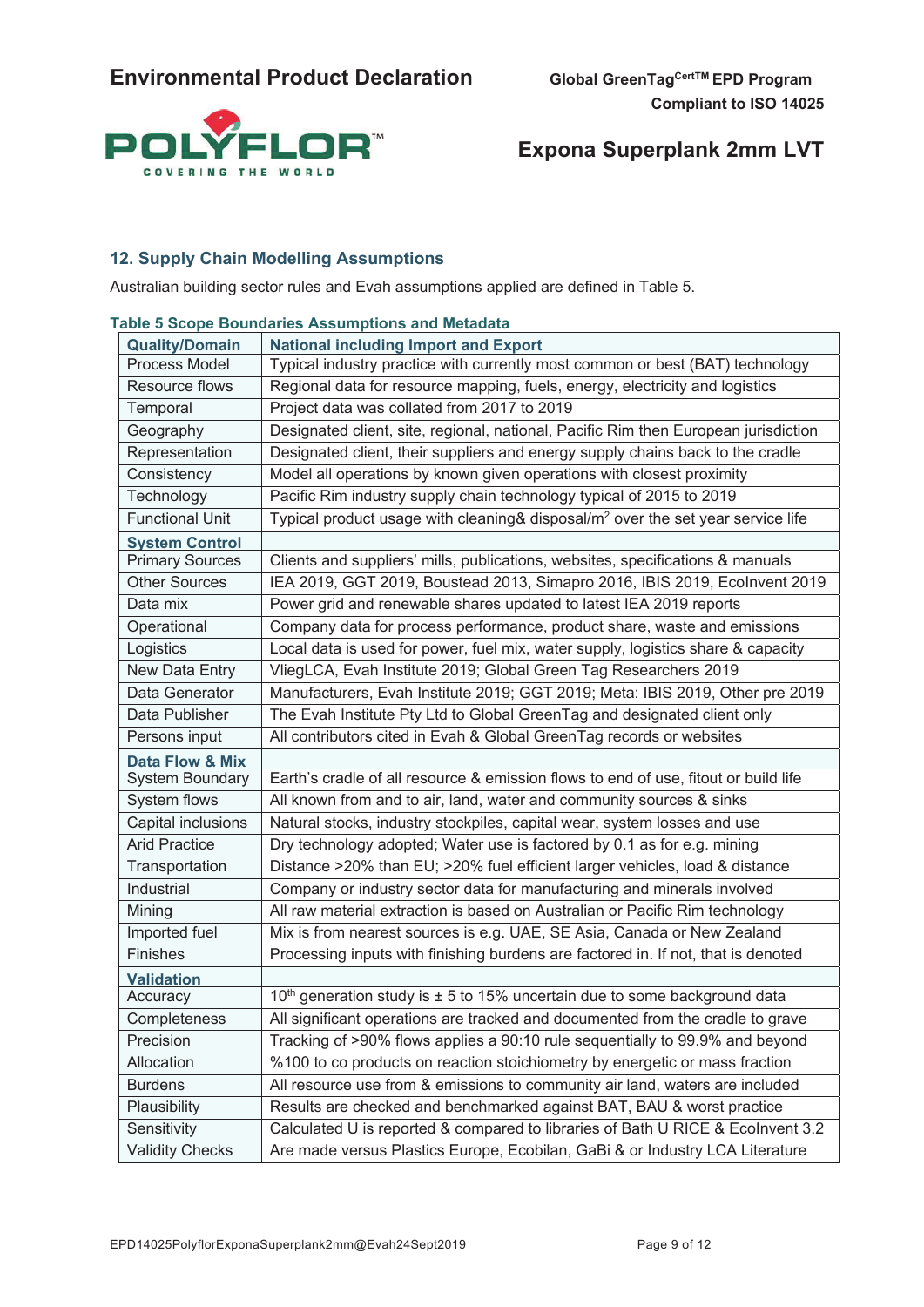

# **Expona Superplank 2mm LVT**

### **13. References for this LCA & EPD**

Australian & New Zealand (ANZECC) Guidelines For Fresh & Marine Water Quality (2000) http://www.environment.gov.au/water/quality/national-water-quality-management-strategy Basel Convention (2011) Control of Transboundary Movement of Hazardous Waste & Disposal http://www.basel.int/portals/4/basel%20convention/docs/text/baselconventiontext-e.pdf Boustead (2014) Model 6 LCI database http://www.boustead-consulting.co.uk/publicat.htm USA & UK EcoInvent (2016) LCI Model 3 database http://www.ecoinvent.ch/ EcoInvent, Switzerland Evah (2018) LCA Tools, Databases & Methodology at http://www.evah.com.au/tools.html Franklin Associates (2016) US LCI Database http://www.fal.com/index.html Eastern Research Group US GreenTag™ Certification (2019) http://www2.ecospecifier.org/services\_offered/greentag\_certification GreenTag™ (2019) Product Category Rules http://www.globalgreentag.com/greentag-epd-program Jones D., Mitchell. P. & Watson P. (2004) LCI Database for Australian Commercial Building Material: Report 2001-006-B-15, Sustainable Built Assets, CRC for Construction Innovation Jones D.G et al. (2009) Chapter 3: Material Environmental LCA in Newton P et al., (eds) Technology, Design & Process Innovation in the Built Environment, Taylor & Francis, UK IBISWorld (2019) Market Research, http://www.ibisworld.com.au/ IBISWorld Australia International Energy Agency (2016) Energy Statistics http://www.iea.org/countries/membercountries/ ISO 9001:2008 Quality Management Systems Requirements ISO 14001:2004 Environmental management systems: Requirements with guidance for use ISO 14004:2004 EMS: General guidelines on principles, systems & support techniques ISO 14015:2001 EMS: Environmental assessment of sites & organizations (EASO) ISO 14020:2000 Environmental labels & declarations — General principles ISO 14024:2009 Environmental labels & declarations -- Type I Principles & procedures ISO 14025:2006 Environmental labelling & declarations Type III EPDs Principles & procedures ISO 14031:1999 EM: Environmental performance evaluation: Guidelines ISO 14040:2006 EM: Life cycle assessment (LCA): Principles & framework ISO 14044:2006 EM: LCA: Requirement & guideline for data review: LCI; LCIA, Interpretation results ISO 14064:2006 EM: Greenhouse Gases: Organisation & Project reporting, Validation & verification ISO 15392:2008 Sustainability in building construction General principles ISO 15686-1:2011 Buildings & constructed assets Service life planning Part 1: General principles ISO 15686-2:2012 Buildings & constructed assets Service life (SL) planning Part 2: prediction ISO 15686-8:2008 Buildings & constructed assets SL planning Part 8: Reference & estimation ISO 21929-1:2011 Sustainability in building construction Sustainability indicators Part 1: Framework ISO 21930:2007 Building construction: Sustainability, Environmental declaration of building products ISO/TS 21931-1:2010 Sustainability in building construction: Framework for assessment, Part 1: ISO 21932:2013 Sustainability in buildings and civil engineering works -- A review of terminology Plastics Europe (2019) Portal http://www.plasticseurope.org/plastics-sustainability/eco-profiles.aspx Pre (2016) SimaPro 8 Software, The Netherlands http://www.pre-sustainability.com/simapro-manuals Myhre et al, 2013, Anthropogenic and Natural Radiative Forcing Chapter 8 in Stocker et al (eds.) Climate Change 2013, AR5 of the IPCC, Cambridge U Press UK. http://www.ipcc.ch/report/ar5/wg1/ Roache S. K. (2012) IMF Report WP/12/115 China's Impact on World Commodity Markets http://www.imf.org/external/pubs/ft/wp/2012/wp12115.pdf International Monetary Fund UNEP (2016) Persistent Organic Pollutants http://www.chem.unep.ch/pops/ The UN USLCI (2019) Life-Cycle Inventory Database https://www.lcacommons.gov/nrel/search, USA U.S. Geological Survey National Minerals (2019) http://minerals.usgs.gov/minerals/pubs/country/ USA US EPA (2019) Database of Sources of Environmental Releases of Dioxin like Compounds in U.S http://cfpub.epa.gov/ncea/cfm/recordisplay.cfm?deid=20797 p 1-38, 6-9, USA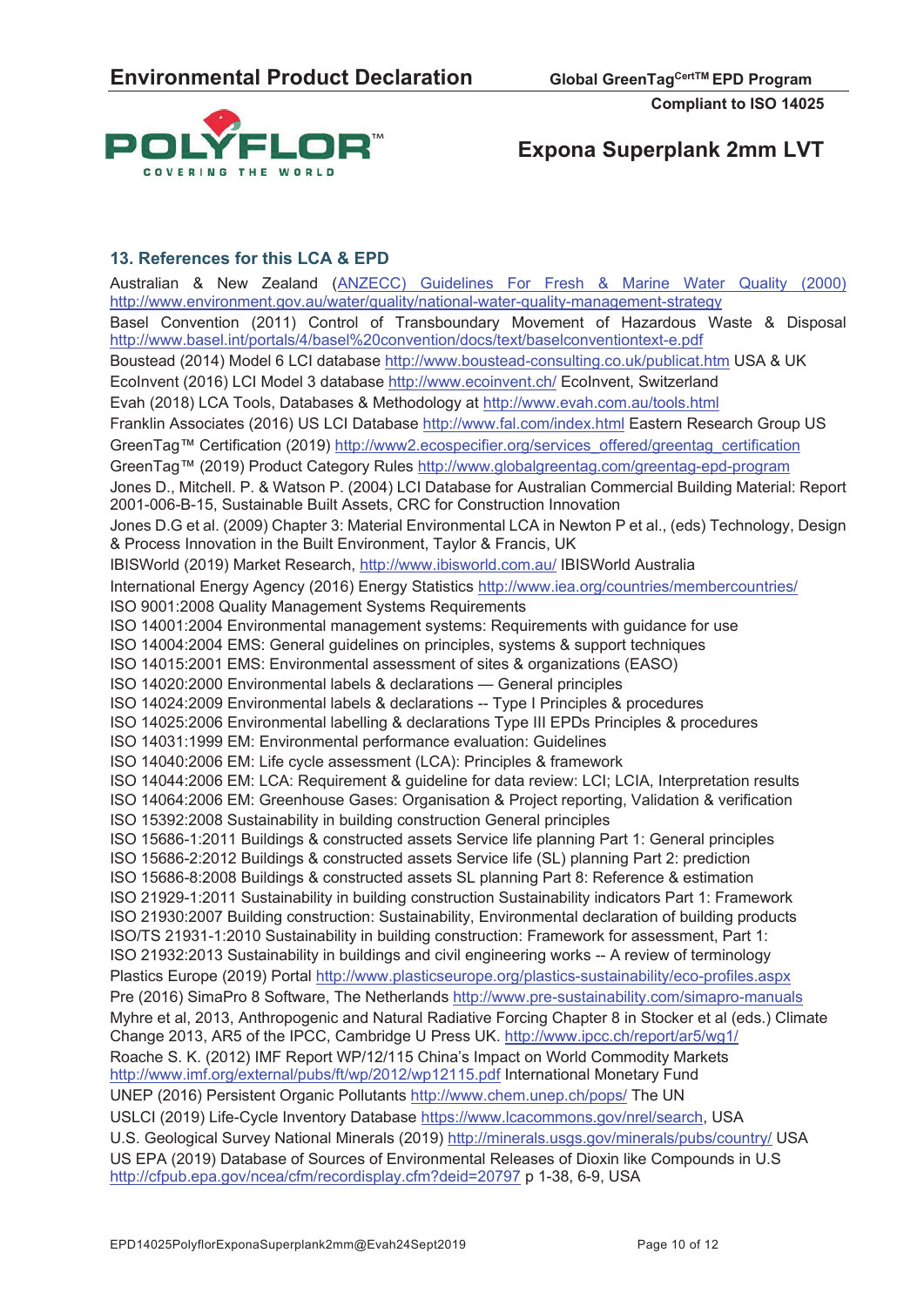

# **Expona Superplank 2mm LVT**

### **14. Reviewer Report Conclusions**

The independent LCA reviewer's report confirmed that the LCA project report and addition information addressed the EPD.

The verifier was not involved in developing the LCA or EPD and has no conflict of interests from their organisational position.

While the report is confidential its conclusions confirmed that documentation according to set ISO Standard requirements was provided including evidence from the:

#### **LCA developer The Evah Institute:**

| a) Recipes of input and output data of unit processes used for LCA calculations              |               |
|----------------------------------------------------------------------------------------------|---------------|
| b) Datasheets of measures, calculations, estimates and emails with sources as in Table 6     | $\sqrt{ }$    |
| e) References to literature and databases from which data was extracted as noted in Table 6  | $\sqrt{ }$    |
| g) Notes on supply chain processes and scenarios satisfying requirements of this Standard    | V             |
| i) Embodied Energy shares as used for sensitivity analyses re ISO 14044:2006, 4.5.3.3        | N             |
| j) Proof percentages or figures in calculations in the end of life scenario                  |               |
| k) Notes on proof of % and allocation calculations                                           | V             |
| o) All operations covered Vs criteria and substantiation used to determine system boundaries | $\mathcal{N}$ |
|                                                                                              |               |

#### **Product Manufacturer in:**

| c) Specifications used to create the manufacturer's product                          |  |
|--------------------------------------------------------------------------------------|--|
| d) Citations, references, specifications or regulations & data showing completeness  |  |
| f) Specification demonstrating that the building product can fulfil the intended use |  |

#### **Certifier Global GreenTag on:**

| I) Notes and calculation of averages of different locations yielding generic data      |  |
|----------------------------------------------------------------------------------------|--|
| m) Substantiating additional environmental information ISO 14025:2006, 7.2.4           |  |
| n) Procedures for data collection, questionnaires, instructions, confidentiality deeds |  |

#### **Requiring No Evidence:**

As the EPD is cradle to grave as well as PCR compliant the independent reviewer did not need to:

| h) Substantiate a few stages as all stages were substantiated                                 |  |
|-----------------------------------------------------------------------------------------------|--|
| p) Substantiate alternatives when no other choices and assumptions were applied               |  |
| g) Demonstrate consistency for few stages as the same rules in Tables 5 and 6 applied to all. |  |